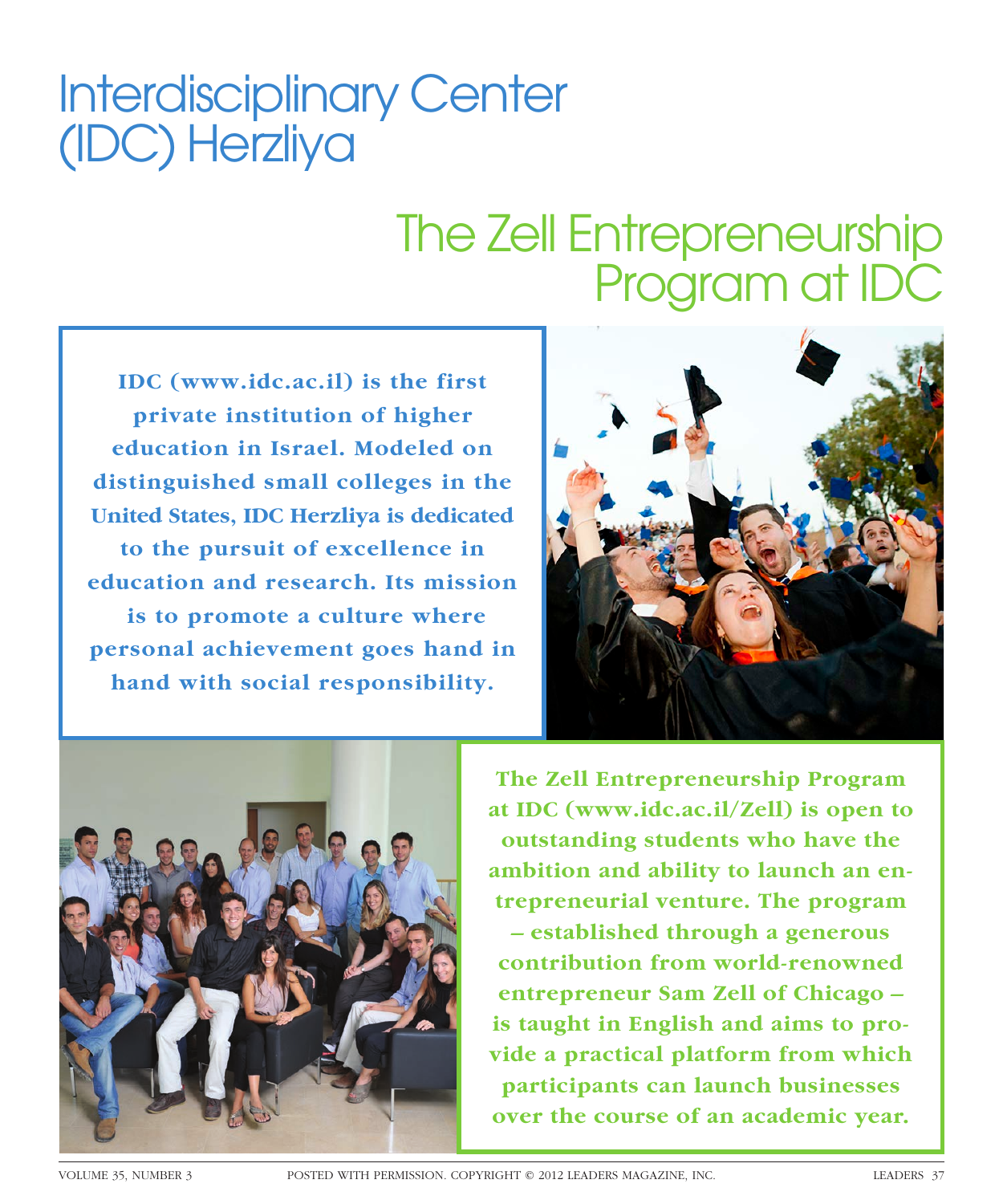Reichman believed the time had come for another type of academia, and as a former lieutenant in the paratroopers of the Israel Defense Forces in the early 1960s, he was not averse to taking risks. With minimal capital on hand, he purchased an abandoned military camp and opened IDC. Friends and colleagues were worried, but Reichman held to his conviction. "Many felt that I would be open to lawsuits

from students who would attend but not be able to graduate or from professors who I recruited but then might have to fire," he remembers.

## Interdisciplinary Center (IDC) Herzliya

#### Educating the Future Leadership of Israel

PROFESSOR URIEL REICHMAN WAS A DEAN OF the Law School at Tel Aviv University (TAU) in 1994 when he announced his plans to create the Interdisciplinary Center (IDC) Herzliya in Israel. His vision was to establish a unique, world-class university  $-$  the country's first higher education institution independent of government funding and influence – that combined exceptionally high academic standards with practical application and social consciousness.

At the time, the academic landscape in Israel was (and to a large extent still is) controlled by the Council for Higher Education, which comprised representatives of seven universities. All higher education institutions were state-subsidized and had little interest in seeing the country add more universities, since each new facility would diminish their share of available state resources. This barrier prevented the natural advancements that occur through competition and limited students' options, consequently presenting a challenge for the progressive mobility of the younger generation.

**"Israel's future depends on the next generation." -Prof. Uriel Reichman**

But the students came and enrollment steadily grew. IDC was a refreshing change from the alternative highly subsidized, established institutions. IDC quickly distinguished itself as a university that put its students at the heart of its culture.

"During my tenure at TAU and other institutions, I had too often heard professors casually remarking that the university would be a wonderful place without the students. That was an attitude I simply could not accept," commented Reichman. "Since IDC is not subsidized by the government, our professors know from day one that their salaries depend on student tuitions and this puts students at the center of everything we do."

IDC's independence from Israel's Council of Higher Education also freed Reichman from government limits on professor salaries. As a result, the university has succeeded in attracting highly respected professors from American universities back to Israel.

Reichman's bold entrepreneurial spirit is embodied in the culture and programming of IDC, which in 2001 attracted the attention of billionaire investor Sam Zell and led to the creation of the Zell Entrepreneurship Program at the university.

"An important focus in securing the future of Israel is our economic independence. Our internal market is small, we cannot trade with our immediate neighbors, and we have no natural resources. So it is the creativity and entrepreneurship of our people that must sustain our economy," said Reichman. "Further, this approach encourages our students to be independent thinkers. They should not wait for the government to solve their problems," Reichman added. "Nor should they allow fear of failure to deter them."

At the same time, Reichman believes IDC has a responsibility to foster a social consciousness in students, in general, and specifically in serving Israel and the Jewish people. The university offers more than 40 social projects that enable students to contribute their time to worthwhile endeavors, such as helping out in poor communities, teaching the Internet to the elderly or assisting handicapped people.

IDC also builds its emphasis on social responsibility into its tuition structure. The university offers a special admission policy for those who serve five years in the military and features special policies for people who have demonstrated leadership in their respective communities.

*Professor Uriel Reichman*

The university's facility and staff ascribe to the belief that the contribution their students will make after getting the right education will continue to support the values and advancement of Israel as well. IDC is the only university in the world with this mission.

> **"IDC exemplifies how entrepreneurs can make a difference on a macro level" -Sam Zell**

"Our goal is to educate the next generation of the nation's leaders. If we see and respect students as leaders-in-training, we create lasting relationships; we nurture the future of Israel. These are the dividends of our not-for-profit institution," said Reichman.

Today, there are 1,400 students from 86 different countries studying at IDC and the vast majority of them are Jewish. Twenty-five percent of the student body is from abroad and half of all the Jewish students from abroad who study in Israel attend IDC. The implications for the country are substantial because those foreign students take their interest and interconnection with Israel home. They are more likely to take a leadership role among the Jewish community abroad and remain in touch with Israel. To further this end, IDC created the Raphael Recanati International School that established full degree programs in English, again, the first in the country.

Currently, IDC is conducting a universitywide effort to evolve the university's curricula. The goal is to remain fresh and relevant.

"That is the beauty of being independent and entrepreneurial," concludes Reichman. "You are always striving to improve. I see IDC as a new definition of the pioneering spirit of the founding fathers of Israel." ●

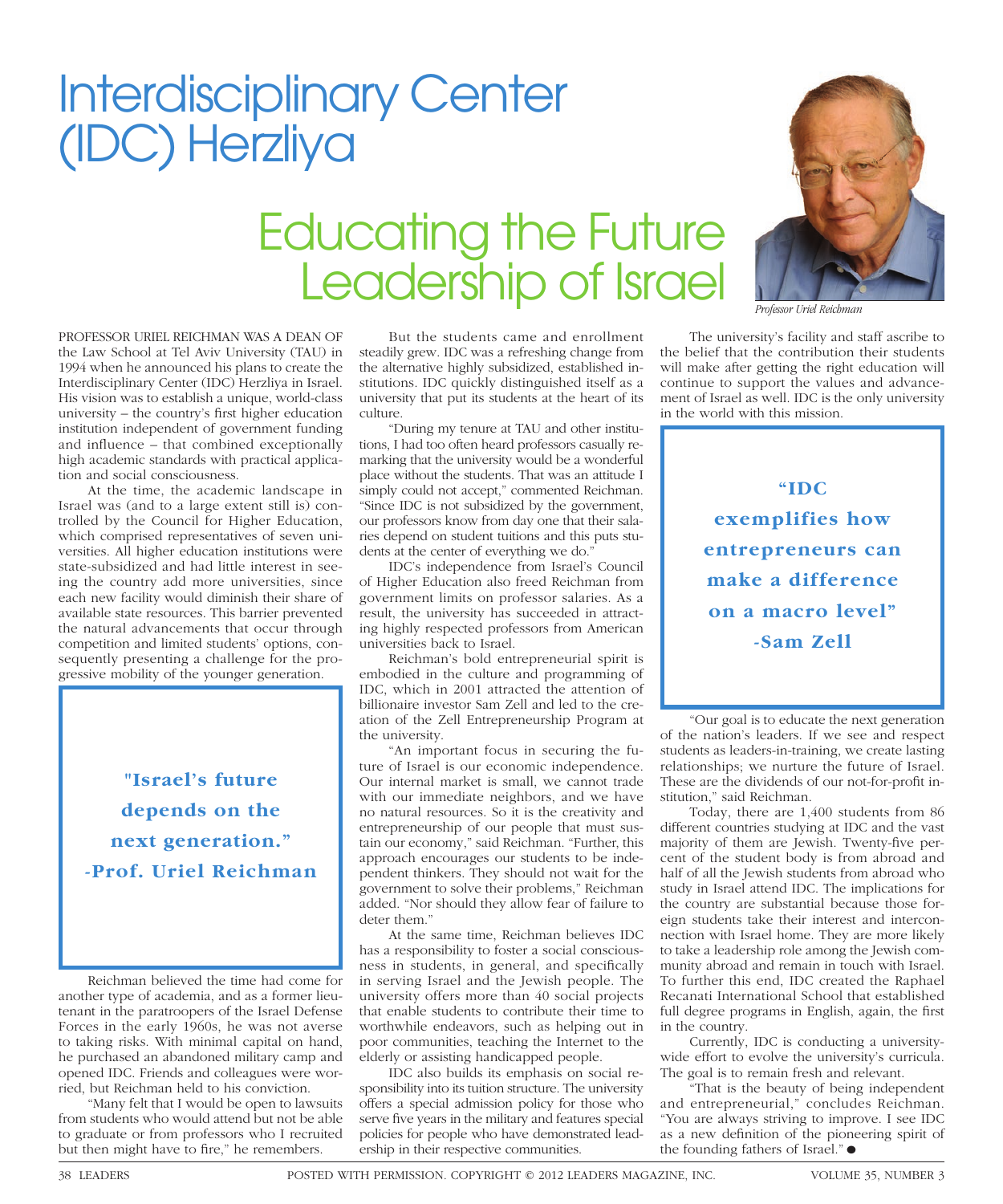

## The Zell Entrepreneurship Program at IDC

## The Multiplier Effect of the Entrepreneurial Mindset

*Liat Aaronson*

"TAKE EVERYTHING YOU NEED TO KNOW about being an entrepreneur, mix it with mentorship, add steroids, and you've got the IDC Zell Entrepreneurship Program," says Eyal Gura, a program graduate who founded the online image sites PicScout and PicApp, and then sold them for a collective \$30 million.

Since its inception in 2001, the IDC Zell Program has evolved into an acclaimed venturecreating incubator, providing students with an opportunity to apply advanced entrepreneurial studies to launch real world business ventures. To date, more than 30 companies have been founded as a result of the Entrepreneurship Program.

The six-month application process for the Zell Program is so stringent it self-selectively narrows the number of finalists. Aside from minimal grade requirements, students must have previous entrepreneurial activity or business experience, and often leadership and volunteer experience, as well as a demonstrated strong work ethic. After initial screening by a committee, only about 100 serious applicants make it to the interview round, where they

> **"The Zell Program is an eco system that goes beyond venture creation. It's a People Accelerator." -Yonatan Raz-Fridman (Zell Class of 2008-9)**

spend time with faculty and two alumni. From there, 36 finalists attend a summer curriculum and only 20 of them are selected for the full Zell Entrepreneurship Program.

"We try to find students who will be able to take this unique opportunity and exploit it to the fullest," says Liat Aaronson, the program's executive director.

Aaronson believes IDC is particularly relevant today as technology and globalization have leveled the playing field for new

businesses. In fact, many of the new companies started as a result of the Zell Program are in the technology industry.

"Because of the Internet, the world today is flat," she adds. "Israelis can create business models and technical innovations and expand into markets they wouldn't have been able to enter as easily in the past. Zell entrepreneurs often go into Internet ventures because it's relatively easy to gain domain expertise as an undergraduate.'

Aaronson says that the Zell Program itself evolved like a start up. When Professor Reichman created the program, the core idea was to instill the entrepreneurial mindset in students, but there wasn't a clear idea of how to execute that vision. Initially, the program tried a purely consulting approach that teamed professors and students. Then it tried applying a business plan writing approach. Finally, the program hit on the successful formula of balancing academic rigor and practical learning through team projects that try to germinate ideas into real business ventures before the end of the academic year.

Often, students try out their business ideas and fail, and that experience of rebounding afterward is a critical lesson.

"Being able to handle rejection and to bounce back after something doesn't work is a building block of the entrepreneurial spirit," Aaronson says. "That is as valuable a lesson as any other they learn in the classroom."

The Zell program enlists the Israeli and American business communities to provide students with the opportunity to present their ventures and to get practical feedback from professionals in various fields. Students travel to the U.S. where they present their business ideas to other entrepreneurs and visit companies such as Estée Lauder and Goldman Sachs in New York. Their final presentations are delivered to Sam Zell in Chicago. To further our students' ability to compete in the global marketplace, the program is taught in English.

Many of these meetings are facilitated by alumni who are critical to the program. They are involved in recruiting students, participating in the application process, conducting guest lectures, and serving as mentors. Further, the students learn the high value of continued networking among program graduates. Every two months, about 20 alumni meet at one of their places of employment and two of them pitch

a venture they want to launch or that they're already working on, or present a business issue for discussion.

True to the IDC mission of fostering social consciousness, the Zell Program places heavy emphasis on community. All new students are assigned to social entrepreneurship projects focused on giving back –- from fruit-picking to

**"I would never have believed a one-year program could have such an amazing impact on my life." -Shirley Schwartz (Zell Class of 2008-9)**

visiting elderly Holocaust survivors to conducting workshops. Additionally, there is an alumni initiative called Zell Gives Back, which involves a group of alumni who are working with a local Israeli school to build a high-tech education center; they're currently raising funds and developing a business model to make it sustainable.

"IDC offers more than just an entrepreneurship program; it offers a school for life, a school for business, and an extended family," says Dror Ceder, a graduate who created Wibiya for online publishers that recently sold for \$45 million.

 About 30 percent of Zell Program graduates pursue entrepreneurial ventures either started during the program or shortly thereafter. Others conclude that they're not cut out for entrepreneurship, but through the program have learned critical independent thinking and project management skills.

"Entrepreneurship is really just a vessel," Aaronson concludes. "We're looking to build the future business leaders of Israel. This is essentially a leadership program with a strong vein of social awareness to give outstanding students the tools they need to thrive in exceptionally successful, productive, and meaningful careers. Though the program is small in scope, graduates leave their mark and there is a huge multiplier effect from it." $\bullet$